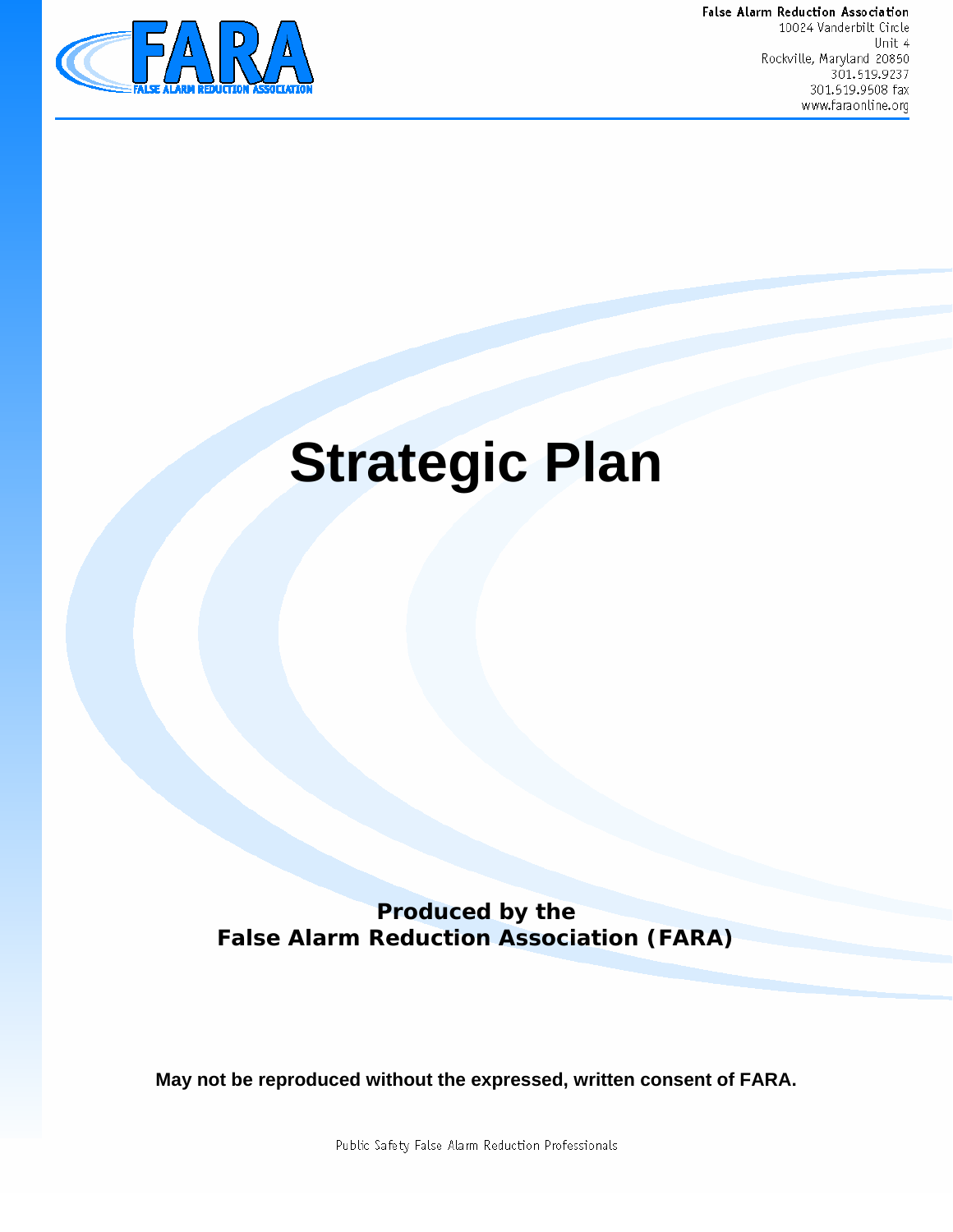# **FARA Annual Report 2012**

# **Strategic Plan 2013**

### **Intro**

#### **2012 Plan**

The False Alarm Reduction Association's (FARA) Strategic Plan for 2013 is designed to focus on committee work and reduce the amount of redundant review by the Board of Directors. Under the plan the board will focus on developing the strategic plan along with a budget to support it and monitoring progress in implementing the strategic plan.

#### **2012 Status**

Ongoing

#### **2013 Plan**

The False Alarm Reduction Association's (FARA) Strategic Plan for 2013 will continue with the 2012 plan that was designed to maximize the effectiveness of volunteer time. This plan was designed to place focus on committee work and reduce the amount of redundant review by the Board of Directors. This will allow the Board of Directors to focus on development, implementation and progress of FARA's Strategic Plan for 2013.

In 2013 the Board of Directors will continue to look for additional ways to increase contributions to the FARA Institute. As we proceed into our  $17<sup>th</sup>$  year it is important for the Board of Directors to rededicate our commitment to FARA's Mission Statement. *It is the mission of the False Alarm Reduction Association (FARA) to provide a forum for local government alarm ordinance professionals to exchange information on successful alarm management programs, to serve as a clearinghouse for agencies seeking to reduce false alarms, and to foster an environment of cooperation among public safety, the alarm industry and the alarm user.*

## **Awards Committee**

#### **2012 Plan**

Awards committee will gather nominations from the general membership and select the winners for Norma. C. Beaubien Public Safety Member of the Year and W. Rex Bell Associate Member of the Year Awards.

#### **2012 Status**

Awards were given at 2012 Symposium. Few Nominations are submitted. Articles in newsletters and appeals at meeting continue.

#### **2013 Plan**

Awards committee will gather nominations from the general membership and select the winners for Norma. C. Beaubien Public Safety Member of the Year and W. Rex Bell Associate Member of the Year Awards.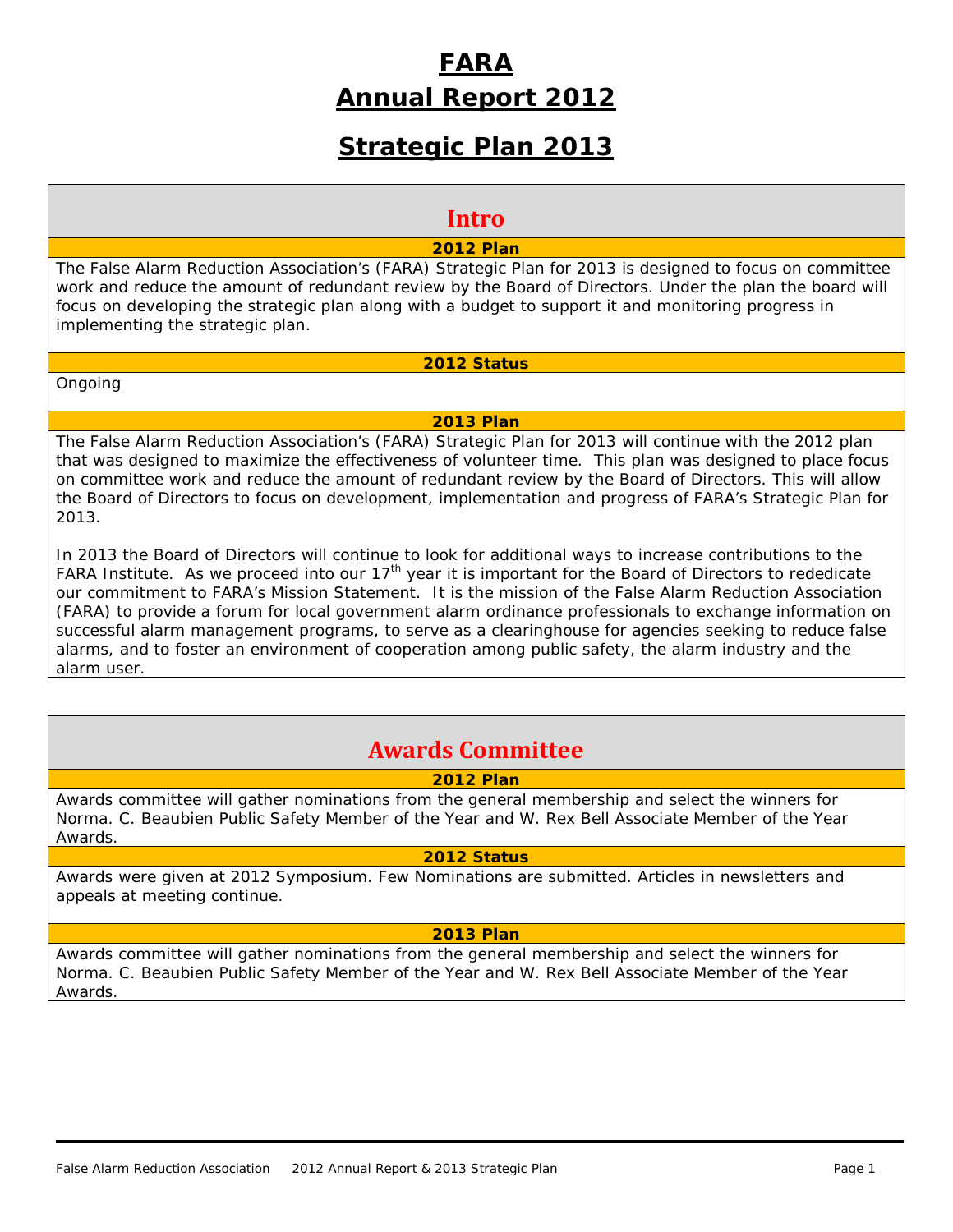# **Communications Committee**

#### **2012 Plan**

The Communications Committee is responsible for developing and creating new publications and updating existing ones, publishing a monthly newsletter and handling all other communications related activities of the association.

- **Newsletter** Editors will continue to work with reporters assigned by the board and each committee. They will solicit articles from the general membership, write their own articles of interest and seek out information/articles from other sources that would be of interest to the membership.
- **Bulletins** Editors will continue to identify and create new bulletins designed to educate the public, the alarm industry and public safety on false alarm issues and reduction measures.
- **Manuals** Editors will identify and create new manuals and guides that help to educate about the false alarm issue, administration, etc., which are not appropriate for one-page bulletins.
- **Ordinances** Editors will identify and create, *if appropriate*, new model ordinances that regulate specific alarm types.

Editors for Bulletins, Manuals and Ordinances will continue to review the existing publications under their purview, which are up for triennial review, and will identify any changes required in technology or evolution of member opinion on the topic. Stylistic and formatting changes are not a priority. Revisions will be reviewed and approved by the full committee.

#### **New Publications:**

- **1. Standard for Reporting Zones**: Committee will monitor APCO/CSAA project and provide input or develop a supplemental document as appropriate.
- **2. Community Outreach Guide**: Committee will complete work on this guide, which provides information to public safety, the alarm industry and the alarm user on ways they can open the lines of communication and educate about false alarms.
- **3. How to Write a Standard Operating Procedure manual**: Committee will begin work on this initiative in 2012. The purpose of the SOP manual is to help FARU's create documents that will help with understanding the day-to-day requirements of the unit for any new staff.
- **4. Alarm Administration Outsource Vendor Best Practices guide**: Committee will research to determine whether this guide should be a standalone item or should be incorporated into FARA's *Working with Third Party Administration Companies* manual.
- **5. Other**: Committee will also solicit drafts for new documents from committee members, as well as other FARA members, and publish them as appropriate.

#### **2012 Status**

Five bulletins/brochures and seven Manuals/Guides were reviewed, revised and republished in 2012.

The following new documents were created in 2012;

- 1. Developing a Community Outreach Program Guide
- 2. Patrol Officer Bulletin Bulletin
- 3. False Alarms to Go Restaurant False Alarm Reduction Bulletin
- 4. Reduce Commercial Alarms Improve your bottom line Bulletin
- 5. Door to Door Sales Beware of Potential Fraud Bulletin

The Committee webpage, which houses the heart of the content of the communication committee meetings, was created and published.

Ongoing dialog and research on market trends; assessing the need for written documentation on current false alarm reduction issues.

In progress: The committee will continue to work on the following items;

**1. Standard for Reporting Zones**: Committee will monitor the APCO/CSAA PSAP project. Assessment of the APCO/CSAA endeavor may translate into a need to develop a standard for how zone information should be provided to the PSAP.

**2. How to Write a Standard Operating Procedure manual**: Committee will begin work on this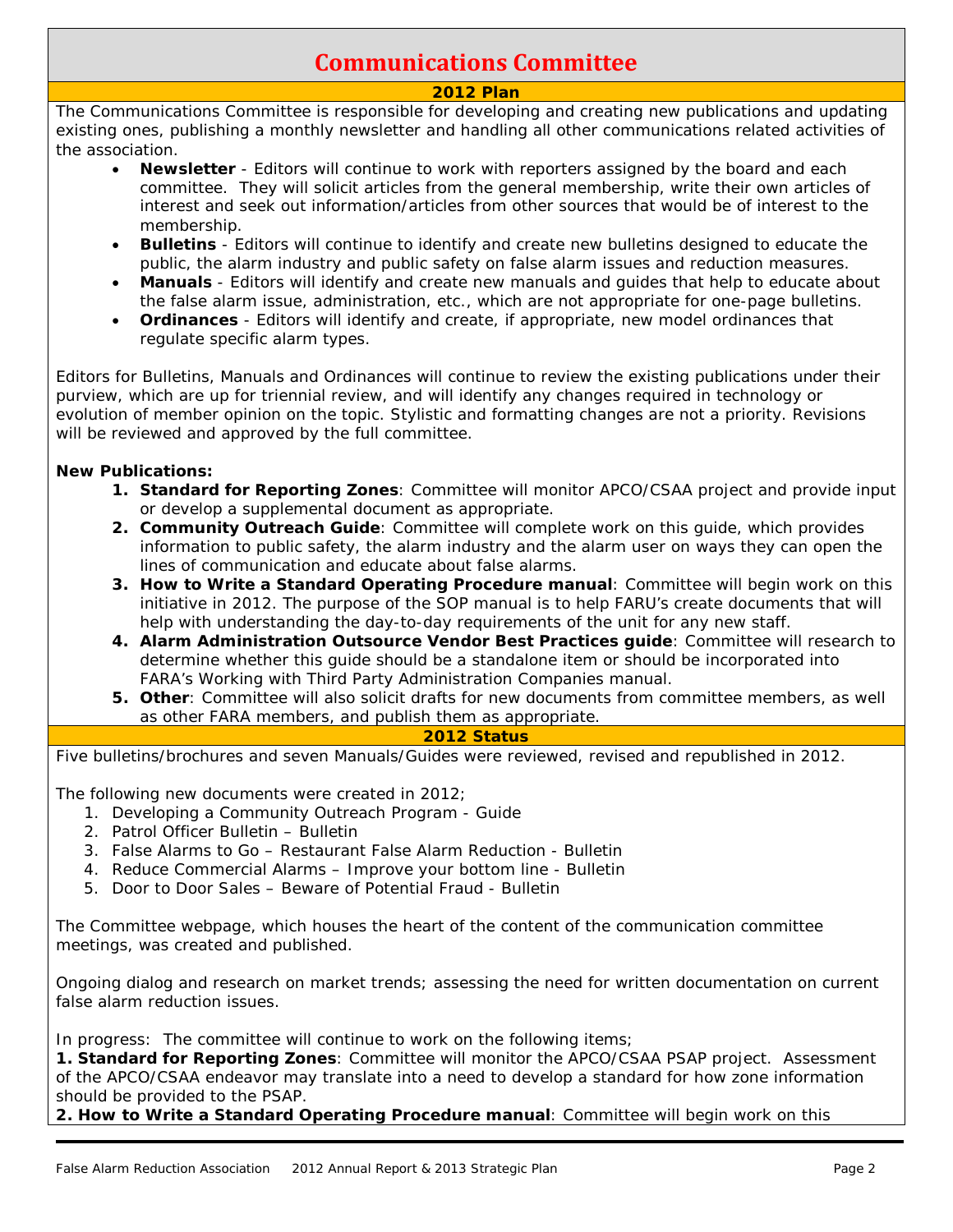initiative in 2012. The purpose of the SOP manual is to help FARU's create documents that will help with understanding the day-to-day requirements of the unit for any new staff.

**3. Alarm Administration Outsource Vendor Best Practices guide**: The information gathering portion of this guide has been undertaken. Written guide to follow.

#### **Transferred Tasks:**

**Website** - The website was deemed its own entity and a new committee was created, independent of the communications committee.

#### **2013 Plan**

The following is an overview of the changes which will move the Committee forward in an advantageous manner;

#### **INFOLINK**

- 2-3 Editors needed. We need editors (preferably two or more) to help the Editor (currently Lisa Espinosa) of the Infolink.
	- These additional editors will be responsible for getting content ideas and writing articles.
	- We could have rotating editors. Where someone would be responsible for writing articles each month. Everyone on the committee could commit to taking one month of the Infolink.

#### **WRITING ARTICLES FOR MAJOR PUBLICATIONS**

- 2-3 Editors to write articles for the National Publications.
- Target Industry & Organization/Association Magazines and Newsletters.
- Board to approve. Brad to send out approved articles; has a list of all the organizations / contacts.
- Pick a topic for publication, even one of our own publications highlighted, bulleted or summarized as an article.

#### **WRITING NEW FARA DOCUMENTS**

- 2-3 Editors needed for new FARA documents used by the membership.
- Ideas to be generated and brought forth by the entire committee and Board see above.

#### **REVIEWING FARA DOCUMENTS**

- 2 Editors needed to review & edit all documents up for annual review
	- In 2013 36 documents are up for review as follows;
		- 18 Bulletins
		- 6 Manuals / Guides
		- **10 Brochures**
		- 2 Model Ordinances

#### **CONTENT GENERATION – INFOLINK & OTHER PUBLICATIONS**

- Content and idea generation is what is currently needed for both the Infolink and for generating ideas for documents.
- Entire Committee needed to generate ideas and content.
	- FARA ASSISTANCE REQUESTS
		- Have the member who requests an assistance request write an article for the Infolink explaining/summarizing the answers they received to their question.
		- Retrieve the answers from the Assistance Request and write an article based on the answers.
		- Use the Assistance Request questions themselves as an idea for an article. or
		- **Interview the Requestee regarding the Assistance Request and use the interview as** the article.
	- FARA FORUM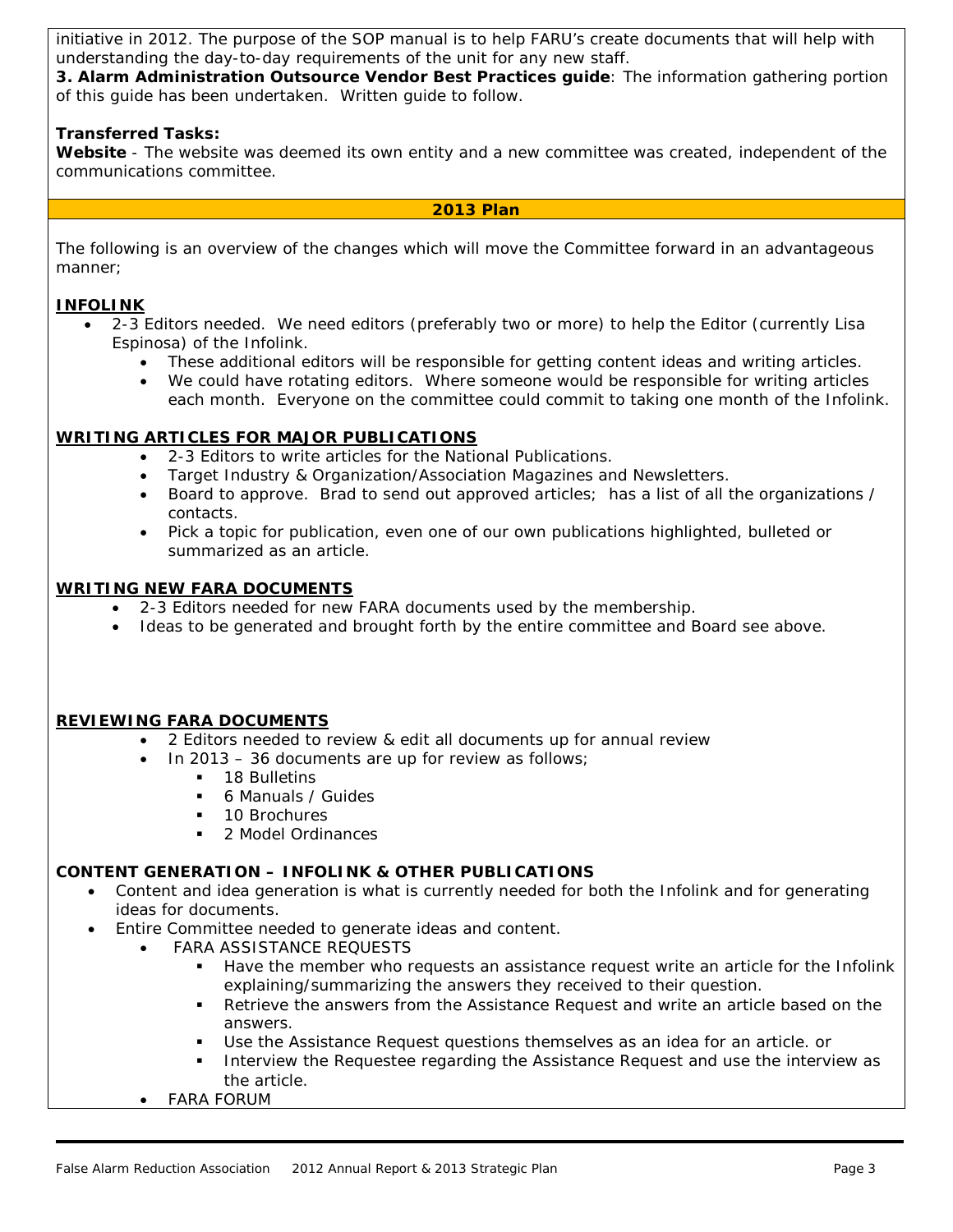- Utilizing the forums by taking ideas/topics raised in the forum for ideas for content on articles and publications.
- Need to employ Board Members and Committees/Committee Chairs to make better use of the forum as a communication tool amongst committees and the membership.
- Forums are a venue to exchange ideas and knowledge. People must use them to benefit from them.
- COMMITTEE CONTENT
	- Every committee needs to submit a monthly Infolink article to the Editor.
	- Have committee chair responsible for getting the article to the Editor or Brad for inclusion in the newsletter by the specific date requested each month.
	- **If there is a lack of article ideas for the committee, the committee could recap what** was accomplished in that month's teleconference. This might in turn generate interest in committee membership as it will let FARA members know what the committees are doing.
	- Committees to send any and all ideas, challenges or thoughts to the Communications Committee Chair that might generate a written topic of interest. This could be as easy as sending the agendas/minutes from committees to generate new ideas. Any ideas or challenges that come up in teleconferences.
- BOARD PARTICIPATION
	- **Article ideas**
	- **Writing articles**
- INDUSTRY ARTICLES AND NEWS
	- What's going on in the industry? Will it effect Public Safety? Should we know about it?
- LONGER DOCUMENTS AND MANUALS
	- Look at the longer documents and manuals FARA has published. Can these be broken down and used as ideas for smaller documents, bulletins and executive summaries.

Content and ideas to be shared with Patricia Killian to stock the FARA Facebook page.

## **Conference Committee**

#### **2012 Plan**

The Conference Committee has responsibility for the Symposiums and the FARA Institute.

Specific Objectives Include:

- Develop an agenda, create and establish educational seminars and workshops, select instructors, approve a registration packet, and determine activities involved with holding our 16th annual training symposium in Albuquerque, New Mexico in 2012.
- Submit a budget for the 2012 Symposium to the Board for approval.
- Continue to develop sponsorships for the FARA Institute that will maximize FARA members' ability to attend future symposiums.
- Reach out to members and prospective members to market the training symposium.
- Develop an agenda, create and establish educational seminars and workshops, select instructors, approve a registration packet, and determine activities involved with holding our 17th annual training symposium in Orlando, Florida in 2013.
- Submit a budget for the 2013 Symposium to the Board for approval.
- Recommend a site for 2014 to the Board of Directors in time for the Mid-year meeting in October of 2012.

#### **2012 Status**

Committee preparation and member participation led to another successful Symposium in Albuquerque in 2012. Forty eight people attended including 16 who received some reimbursement thru the FARA Institute.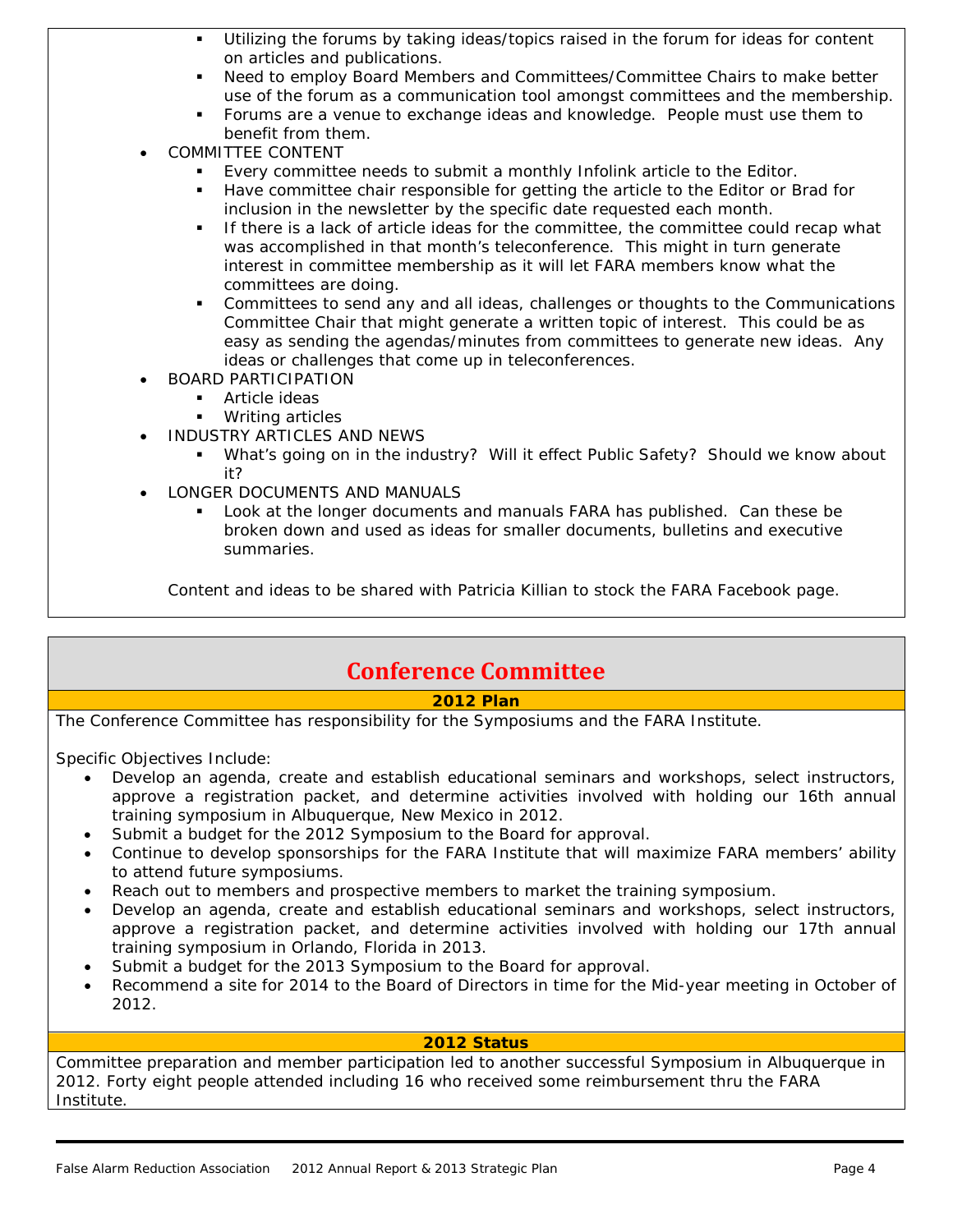Work is underway for the 2013 Symposium with will be co-located with the Southeast Electronic Security Conference in Orlando Florida. Classes are set and the packet has been posted on the website. Postcards have been mailed to current and past members to remind them to visit the site to get the packet.

#### **2013 Plan**

The Conference Committee has responsibility for the Symposiums and the FARA Institute.

Specific Objectives Include:

- Develop an agenda, create and establish educational seminars and workshops, select instructors, approve a registration packet, and determine activities involved with holding our 17th annual training symposium in Orlando, FL in 2013.
- Submit a budget for the 2013 Symposium to the Board for approval.
- Continue to develop sponsorships for the FARA Institute that will maximize FARA members' ability to attend future symposiums.
- Reach out to members and prospective members to market the training symposium.
- Develop an agenda, create and establish educational seminars and workshops, select instructors, approve a registration packet, and determine activities involved with holding our 18th annual training symposium in Baltimore, MD in 2014.
- Submit a budget for the 2013 Symposium to the Board for approval.
- Recommend a site for 2015 to the Board of Directors in time for the Mid-year meeting in October of 2013.

## **Fire Committee**

#### **2012 Plan**

The Fire committee will develop and implement initiatives to reduce the huge numbers of false fire alarms and the cost to municipalities to respond to those false alarms.

- Identify ways to expand the number of agencies managing fire alarms that join FARA.
- Liaison with fire groups.
- Review member needs for publications to support agencies that regular false fire alarms.
- Create additional information bulletins geared towards end users.
- Review and revise the model fire alarm ordinance

#### **2012 Status**

The Fire Committee has been dissolved and efforts have been transferred to the other FARA Committees. For example: Membership will recruit, Communications will create fire related documents and Conference will incorporate fire into appropriate sessions.

#### **2013 Plan**

See above

## **Membership Committee**

#### **2012 Plan**

The Membership Committee is responsible for recruiting and retaining members.

Specific objectives include:

- **Recruiting**
	- o Create incentives for new members to join.
	- o Create programs to recognize and reward members that recruit members.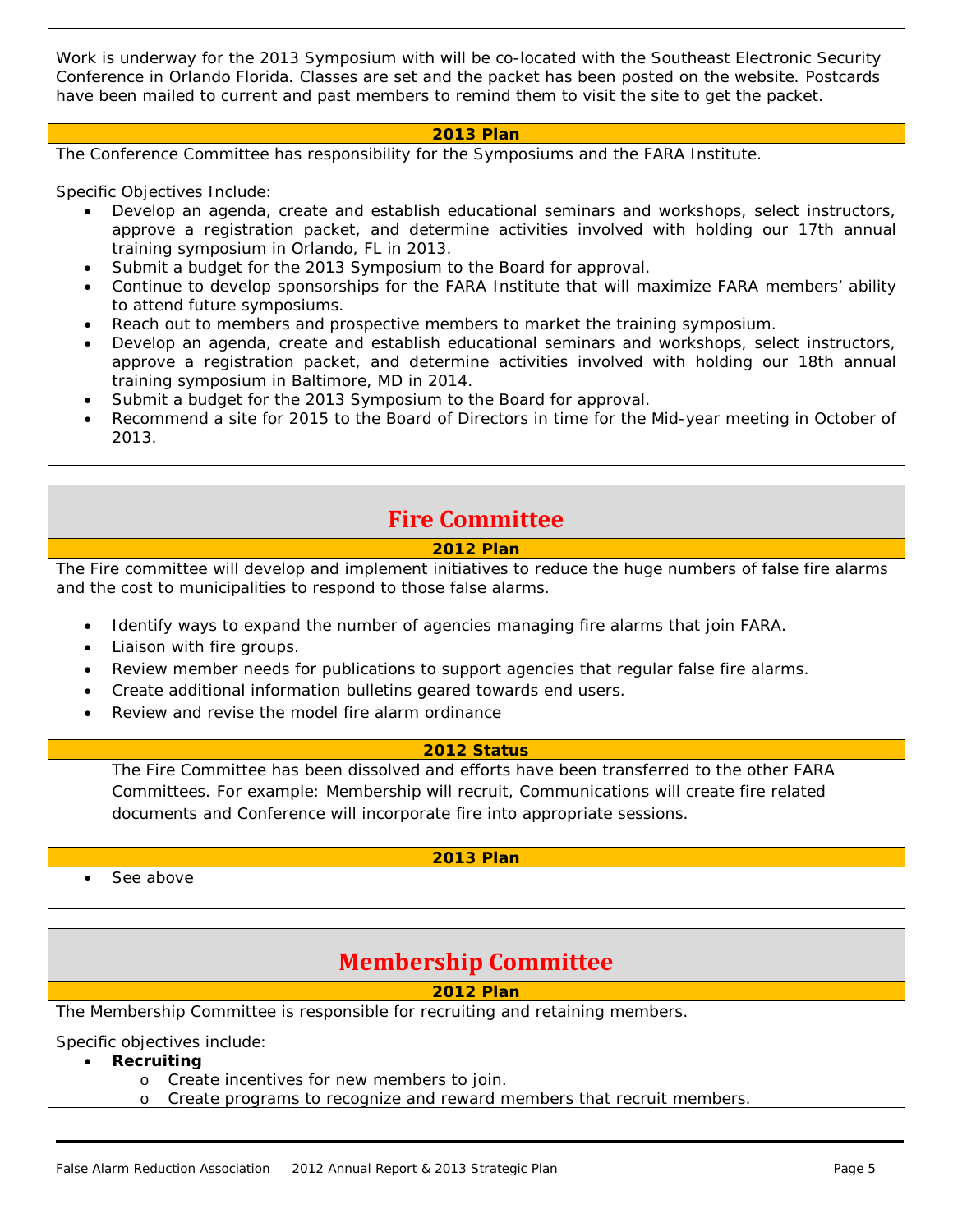o Develop and revise materials/methods to recruit new members.

#### • **Retention**

- o Continue phone campaign to contact all previously expired members in an attempt to retain and regain membership.
- o Continue contact with existing members to:
	- **i** increase attendance at annual symposium
	- **EXECUTE A** encourage renewals
	- **identify member needs**
- o Continue Mentoring program

#### **2012 Status**

The membership committee continues to concentrate its efforts on retention and recruitment.

#### **Accomplishments:**

#### **In Progress:**

- Outreach campaign to contact those who didn't renew their membership.
- Mentoring program for new members.
- Contributing articles to Infolink newsletter.
- Involvement with the website to update and maintain membership committee area.

#### **2013 Plan**

The Membership Committee is responsible for recruiting and retaining members.

Specific objectives include:

- **Recruiting**
	- o Create incentives for new members to join.
	- o Create programs to recognize and reward members that recruit members.
	- o Develop and revise materials/methods to recruit new members.
- **Retention**
	- o Continue phone campaign to contact all previously expired members in an attempt to retain and regain membership.
	- o Continue contact with existing members to:<br>increase attendance at annual sympole
		- increase attendance at annual symposium
		- **EXECUTE A** encourage renewals
		- **identify member needs**
	- o Continue Mentoring program

## **Training and Certification Committee**

#### **2012 Plan**

The Training and Certification Committee is responsible for the development, enhancement, coordination and implementation of all FARA training programs.

Listed are a few of the future goals or projects the committee plans to work on in the next six months.

- Find additional ways to promote the exam.
- Review any new documents for exam objectives.
- Develop training courses from FARA material for online delivery.
	- Develop Alarm User Awareness material for online delivery.

#### **2012 Status**

Sherry Couey from City of Fayetteville, NC Police Department was appointed as the new Chair at the 2012 Albuquerque Symposium. As current Chair, it gives me great pleasure to report to the FARA Board and Members, the latest accomplishments of the Training and Certification Committee. However it would be most appropriate to express extreme gratitude to those members who have actively participated in these achievements and completed goals. I, especially would like to thank Kerri McDonald, who stepped down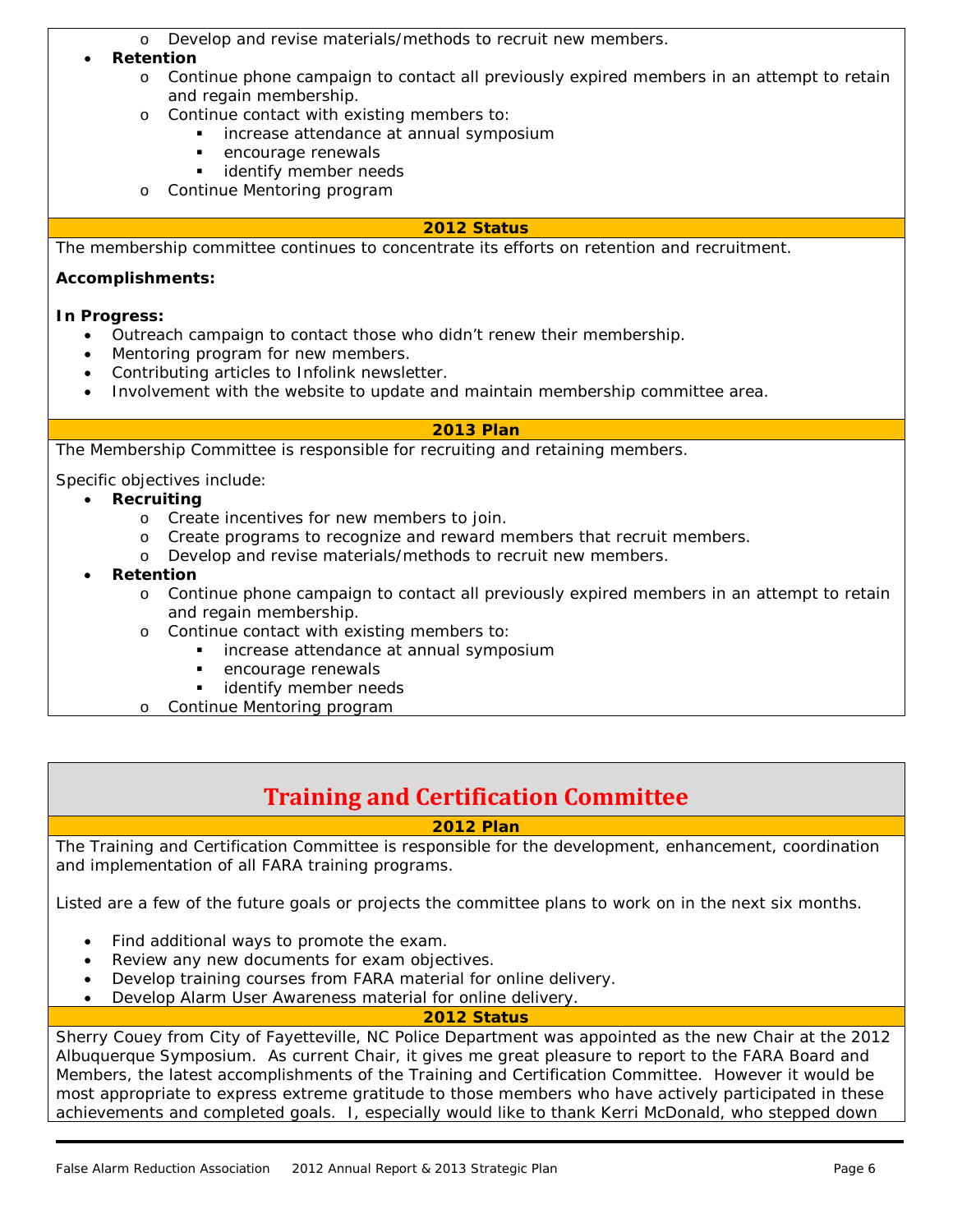as Chair at the 2012 Symposium to take on the dubious honor of FARA President as elected. Kerri has excelled in making the transition as smooth as possible.

A major focus this year for the committee has been the continued effort of promoting and evaluating the Professional Certification Exam as needed. Earlier in 2012, the "Steps to Prepare for the CAM" was featured in the FARA e-newsletter to help prepare those prospective candidates taking the exam at the 2012 Training Symposium. This feature was also presented as a promotional campaign for CAM certification as a viable option for all members.

It was decided early on with the resignation of the Chair of the Professional Exam Subcommittee, that this subcommittee would be disbanded. It was also decided that qualified members by the Training and Certification Committee would undertake updates for the exam as needed.

The promotion of the Professional Certification Exam continues with the ongoing feature of Certified Alarm Managers in the newsletter. Positive response from various attendees for the "CAM Spotlight" was noted at the 2012 FARA Training Symposium. This led to the inclusion of this promotional feature on the FARA Facebook page, where those selected members can be seen by a vast social media audience.

Progress continues on the committee's goal of an online Professional Certification Exam and discussion has begun in regards to format and testing when production becomes available.

The committee also continued last year's goals of converting FARA publications to PowerPoint presentations in line with developing additional Elite CEU courses. Members undertook this task with fantastic results. Now available on the FARA website are presentations based on the following FARA publications: "FARA Tips for Businesses," "FARA Tips for Residences," "FARA Tips for Banks," "FARA Tips for Places of Worship" and "FARA Tips for Schools." Other presentations have been developed for the FARA website and are pending board approval. This includes the presentation "Password vs. Passcode." It will be the goal of the Committee to review bulletins and tips for future development for web presentations available to FARA members.

In regards to available training materials already available, the Committee also felt it was important to start another promotion campaign. Once the committee has reviewed these materials to insure current relevance to today's practices, these presentations will also be promoted in the FARA newsletter and Facebook page, much like the CAM Spotlight and Featured Bulletins. This promotion will include members' experiences to expand awareness to those individuals who are new to FARA and to those who have not realized the benefits of these materials.

#### **2013 Plan**

As one can see, the Training and Certification Committee has accomplished quite a bit in the past year. We are also looking forward to much more in the near future. Goals, per committee member input, for the upcoming 2013 year are as follows:

- Completion of the online Professional Certification Exam for Alarm Managers.
- To continue development of PowerPoint presentations based on FARA bulletins and documents, in line with the Elite CEU series.
- Promotion of existing online training presentations upon review of materials, which will be updated as needed.
- Review of "Tips" publications and "Regional Training" materials in 2013 with updates as needed.

In closing, I would like to reiterate how grateful I am to have such a supportive and hardworking group who are committed to putting forth quality material for all FARA members. I would also like to ask all of you in FARA to continue to let us know what your training needs are so we can continue in our quest to keep this association as one the best of its kind out there.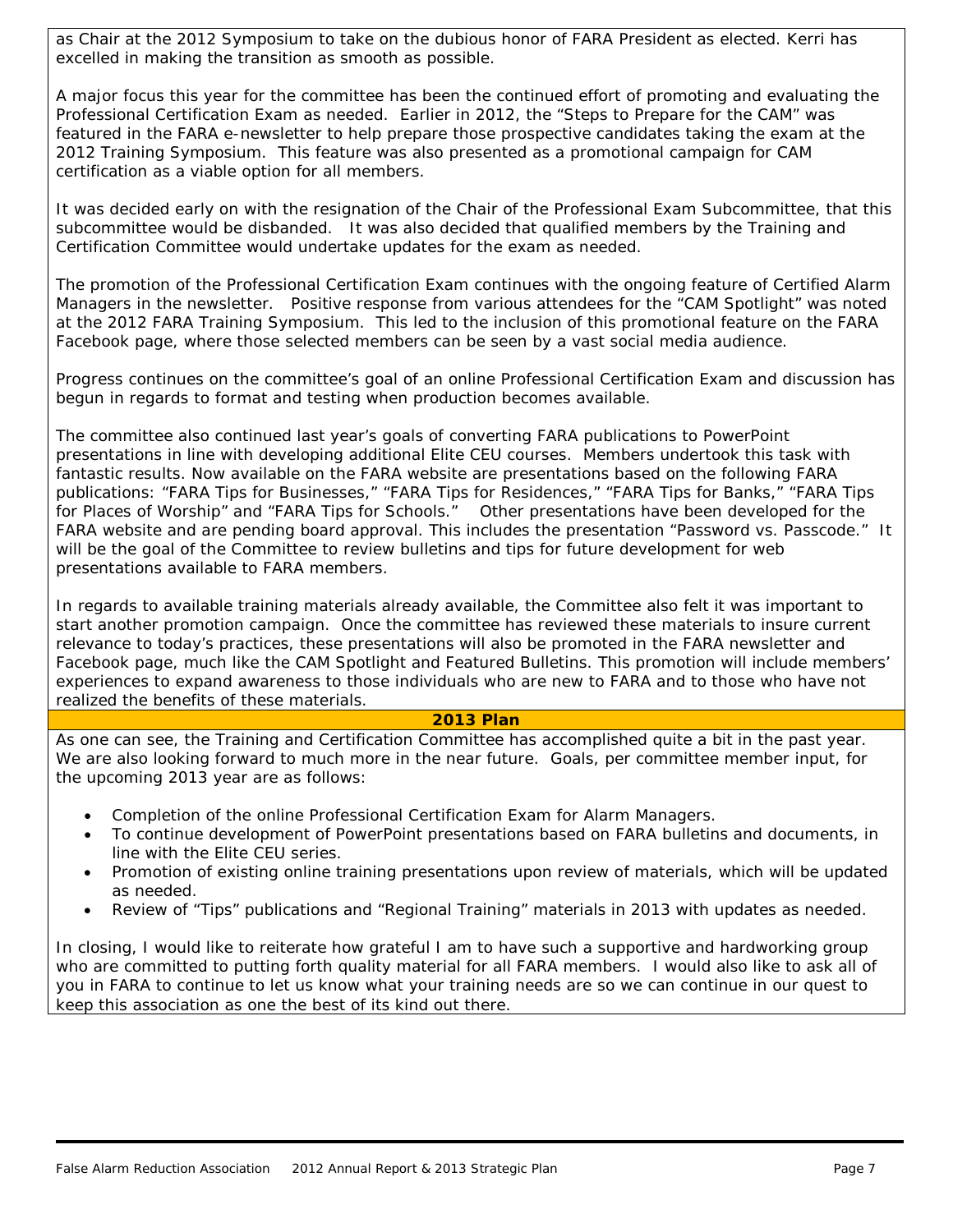# **Website Committee**

#### **2012 Plan**

The website committee is responsible for fine tuning the initial debut of the new website. We are also in charge of the ongoing maintenance and upkeep of the content on [www.faraonline.org.](http://www.faraonline.org/)

- Ensure the new website is operating smoothly and flawlessly.
- Confirm & aid in getting all active FARA members registered on the website
- Incorporate the FARA Forum. FARA Forum is the interactive piece of the website that can link all FARA members together in real time.
- Establish Committee pages. Each Committee will orchestrate their own page; Content and graphics to be overseen by the website committee representative and the committee chair.
- Creation and continual update of a website calendar to include committee meetings dates and times, symposium updates and other relevant FARA events.

#### **2012 Status**

2012 was a busy year for the website committee as they reviewed all aspects of the new website [www.faraonline.org](http://www.faraonline.org/) . The committee met weekly for months, fine tuning every page, resolving issues, and learning about website management. The pace has slowed, but the website committee continues to meet monthly to discuss problems, review decisions, and conduct training. The committee was able to achieve each of the goals in the strategic plan except for the calendar function.

#### **2013 Plan**

The website committee is responsible for maintaining the website [www.faraonline.org](http://www.faraonline.org/) and keeping the content current. Moving into 2013, the website group will accomplish the following items:

- Ensure operation of the website and troubleshoot issues as they arise.
- Encourage use of the website and its resources.
- Assist committees in the creation and maintenance of their pages. Each committee will create their own pages utilizing the guidelines created by the website committee. The website committee representative and committee chair will oversee the content and graphics to assure a professional look.
- Finalize agreement with webmaster for approval by the Board.
- Expand website to include training and testing module.
- Create and update the website calendar to include committee meetings, symposiums, and other FARA events.

## **2012 Annual Report – General Items**

#### **2012 General Membership Meeting**

President Miller thanked everyone for their membership and their support. She also thanked the FARA board for their team work and their efforts throughout the year.

Miller thanked all committee members for their hard work. They are all professionals and dedicated members not only to their own positions, but to FARA. She mentioned that committees have done an amazing amount of work and it is all volunteer.

Our new website is not just a website, but a database and communication tool. We received 20 requests for assistance, and all have been answered.

The FARA Institute has been successful due to the support of our sponsors. She asked that each member try to get a least one sponsor. She then thanked each FARA Institute sponsor and the speakers that helped with this year's symposium.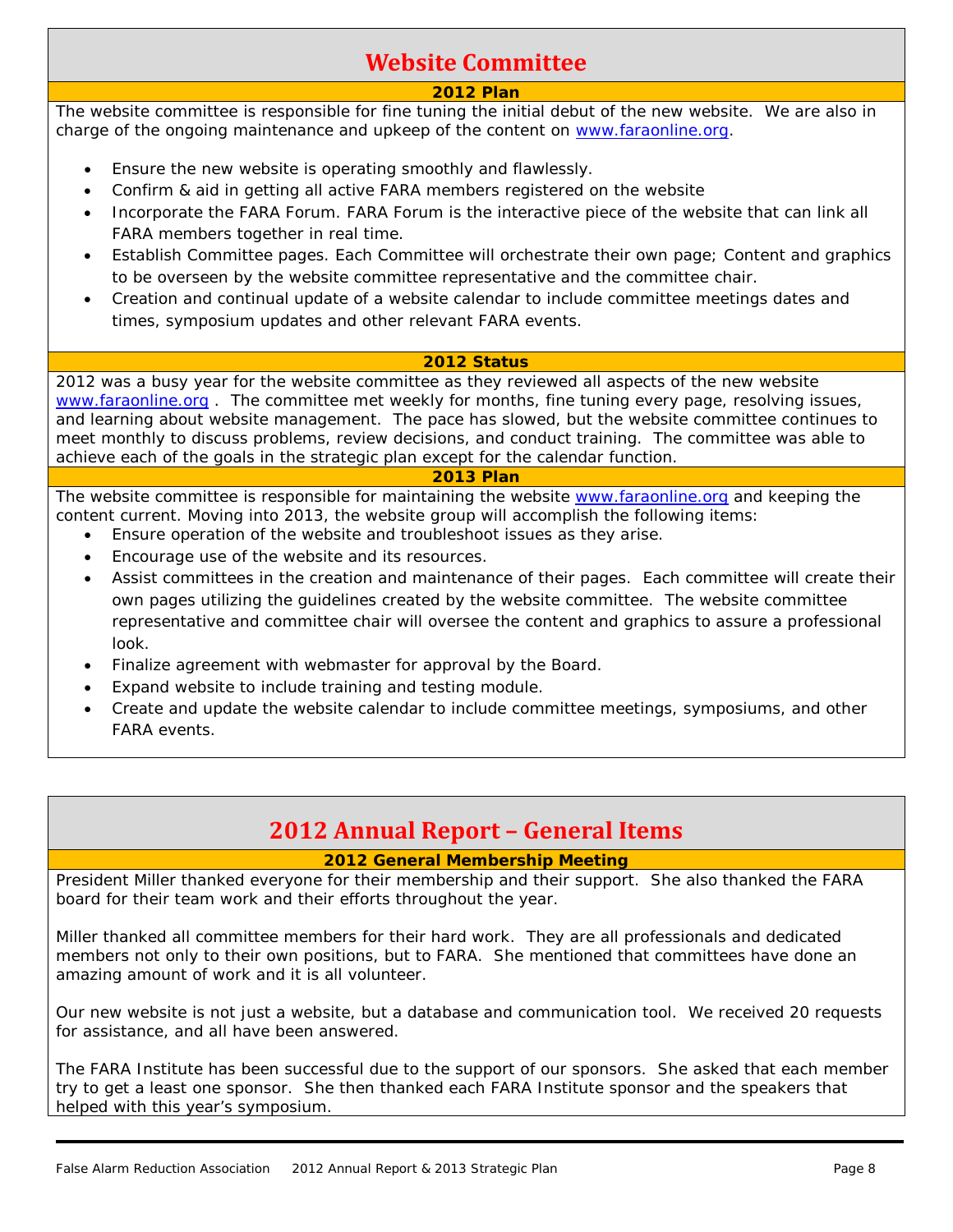This year Elections were held for FARA Director and Officer positions. Results were as follows:

- President **Kerri McDonald**, Riverside Police Department, Riverside, CA
- Vice President-Fire **Amy Lowe**, Lynchburg Emergency Communication Center, Lynchburg, VA
- Treasurer **Steve Heggemann**, Baltimore County Police Department, Towson, MD
- Associate Director-Fire **Mary Galloway**, Alarm Association Of Florida, Casselberry, FL
- Associate Director-Vendor **Rick Moore**, CryWolf- Public Safety Corp., Waldorf, MD

#### **Member Assistance**

The FARA Assistance Request provides a mechanism to reach the entire FARA membership with one simple e-mail and is an excellent way to ask the entire membership a question and receive e-mail responses from those with experience on a particular issue. Over the past year, FARA sent out numerous Assistance Requests on various issues including:

- Louisville KY Needs an Alarm Technician Letter
- Membership Committee Needs Your Input
- Louisville KY has Questions on Outsourcing
- EnablePoint Looking for the "Average Alarm Permit Fee"
- Public Education How Is Your Jurisdiction Involved?
- Washington County Sheriff's Office Will Require Alarm Companies to Provide the Alarm Permit # at the Time of the Dispatch Request - as of October 1st
- Who Requires the Alarm Company to Register for the User?
- Wichita Has Questions About Responding to Sites with Unpaid Fees
- Lexington-Fayette Has Questions About Alarm Permitting Alarms For Victims Of Domestic Violence
- Sioux Falls Will Implement New Ordinance in 2013 Get ready now!
- Loudoun County Sheriff's Office Has Questions On Account Security
- Palm Bay PD Has Questions On Registration Renewals

Additionally, monthly Assistance Requests were issued asking for input on the reliability of alarm companies seeking IQ Certification.

Assistance Requests continue to be an excellent membership benefit. They provide an excellent tool for members to poll hundreds of alarm management staff (in public safety, the alarm industry and at the alarm user level) all at one time.

#### **FARA Institute**

FARA recognized that the economic uncertainty was making it more difficult for public safety to receive approval to attend the annual international training symposiums. Because of that uncertainty, FARA developed the FARA Institute, which was designed to make it possible for public safety members to receive reimbursement funds to attend in-person training symposiums. The basis of the program includes seeking contributions to fund the program, recognizing donors with various perks throughout the year, including thank you letters, recognition at the training symposium and in the InfoLink and via press releases to the trades, etc. We are incredibly grateful to all of our FARA Institute Sponsors, without whom we would never have been successful in holding our Symposium in Albuquerque.

The Board of Directors would like to thank the following FARA Institute contributors:

- National Electronic Security Alliance (NESA)
- Texas Burglar & Fire Alarm Association (TBFAA)
- California Alarm Association (CAA)
- Canadian Security Association (CANASA)
- Maryland Burglar & Fire Alarm Association (MDBFAA)
- Monitronics Security
- Vector Security, Inc.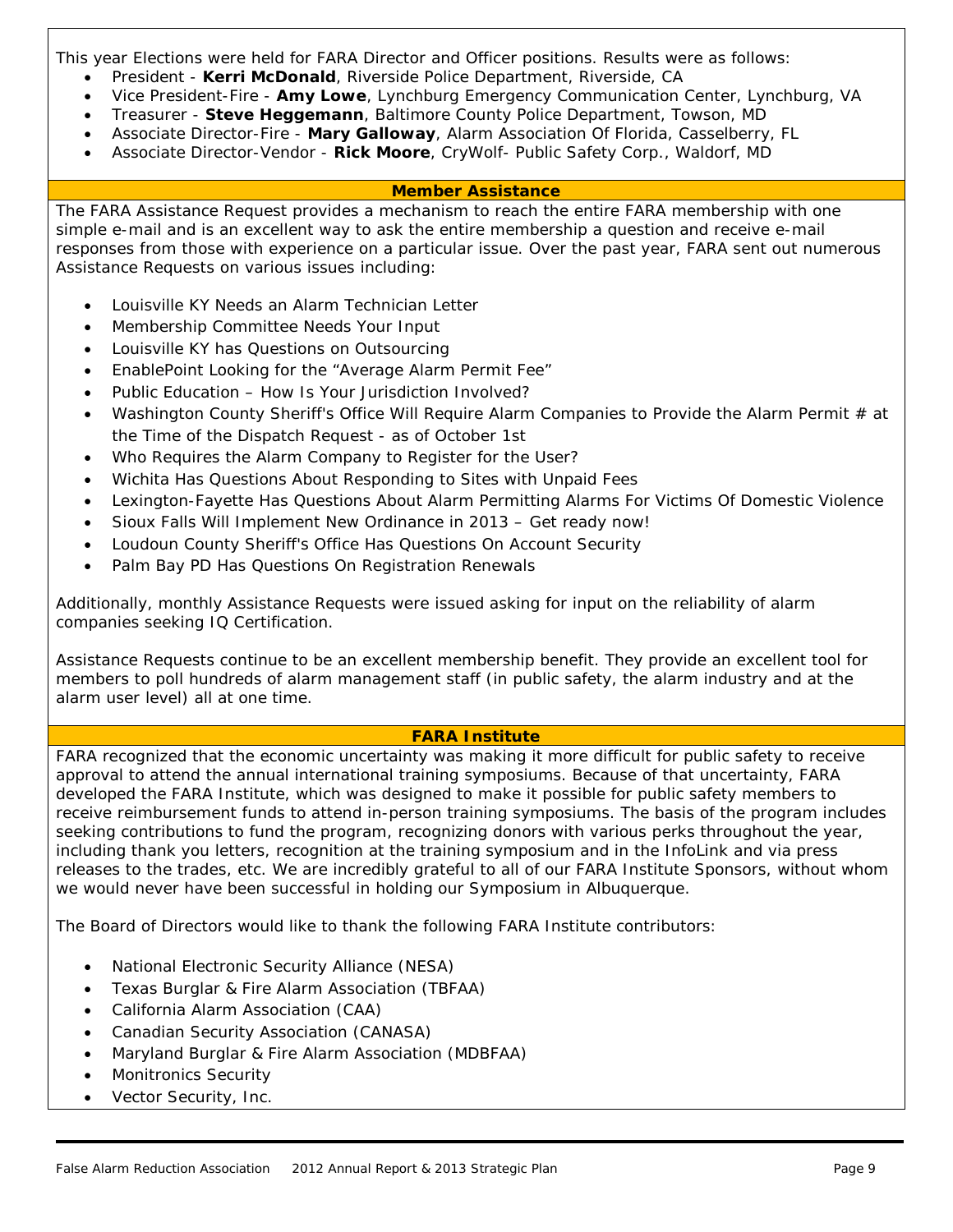**IE Alarm Systems** 

#### **16th Annual FARA Training Symposium Held**

The False Alarm Reduction Association held its annual international training symposium in Albuquerque, NM from May 1 through 3, 2012. As usual, the participation by all attendees was outstanding, and at the end of the week, everyone went home with new ideas to help reduce false alarms. There was wonderful networking, new friends were made, old friends reconnected and feedback on Symposium by attendees was excellent!

The FARA Board of Directors, on behalf of the entire FARA membership, extends a huge thank you to all of our event sponsors, who so generously contributed to the success of the FARA Training Symposium. These sponsors/sponsorships are *in addition* to the FARA Institute donations.

- Devcon Security Services Thursday Awards Luncheon Sponsor
- Vector Security Wednesday Lunch Sponsor
- Alarm Association of Florida (AAF) Tuesday Lunch Sponsor
- National Electronic Security Alliance (NESA) Speaker Sponsor Scott Goldfine
- Bold Technologies- Speaker Sponsor William Hopgood

#### **Awards**

#### **Norma C Beaubien Public Safety Member of the Year Award for 2012**

The recipients of the Norma C. Beaubien Public Safety Award for 2102 are two very deserving FARA members. The honors went to Debbie Hansen, Naperville Police Department, Illinois and Amy Lowe, Lynchburg Emergency Communications Center, Virginia.

#### **Debbie Hansen- Naperville Police Department**

Debbie has done an outstanding job as Membership Chair, where she has implemented a program to contact new members, assign mentors and follow-up with members who have not renewed. Additionally, Debbie has instructed classes at previous symposiums. Debbie has also been an active participant on FARA's Board of Directors serving as vice president.

#### **Amy Lowe- Lynchburg Emergency Communication Center**

Amy has chaired the Certification Subcommittee, where she coordinated the revision of CAM Exam. She actively promotes the certification program and has brought attention to the program at many symposiums in addition to teaching a variety of classes at FARA's symposiums. She currently serves as Vice President on FARA's Board of Directors and is active on the Fire Committee.

#### **W. Rex Bell Associate Member of the Year Award for 2012**

The W. Rex Bell Associate Member of the Year Award was presented to outstanding members for their contributions to FARA, their companies and the communities they serve. The honors went to Joe Carr, United Central Control, and Cindy Smith, Checkpoint Systems, Inc.

#### **Joe Carr- United Central Control**

Joe Co-Chairs the Conference Committee and was an active member of the Committee before taking the Co-chair role. He has sought sponsorships and worked to build alliances with industry groups. He has also taught a variety of classes at Symposiums.

#### **Cindy Smith - Checkpoint Systems, Inc.**

Cindy is active on Communications Committee where she has worked on several documents, including coordinating the COP guide. She is also active on Web site Committee and serves on the Training Committee where she has helped to edit several presentations and developed a PowerPoint to train alarm users.

#### **False Alarm Reduction Association Achievement Award**

FARA created False Alarm Reduction Achievement Awards to recognize public safety and alarm industry